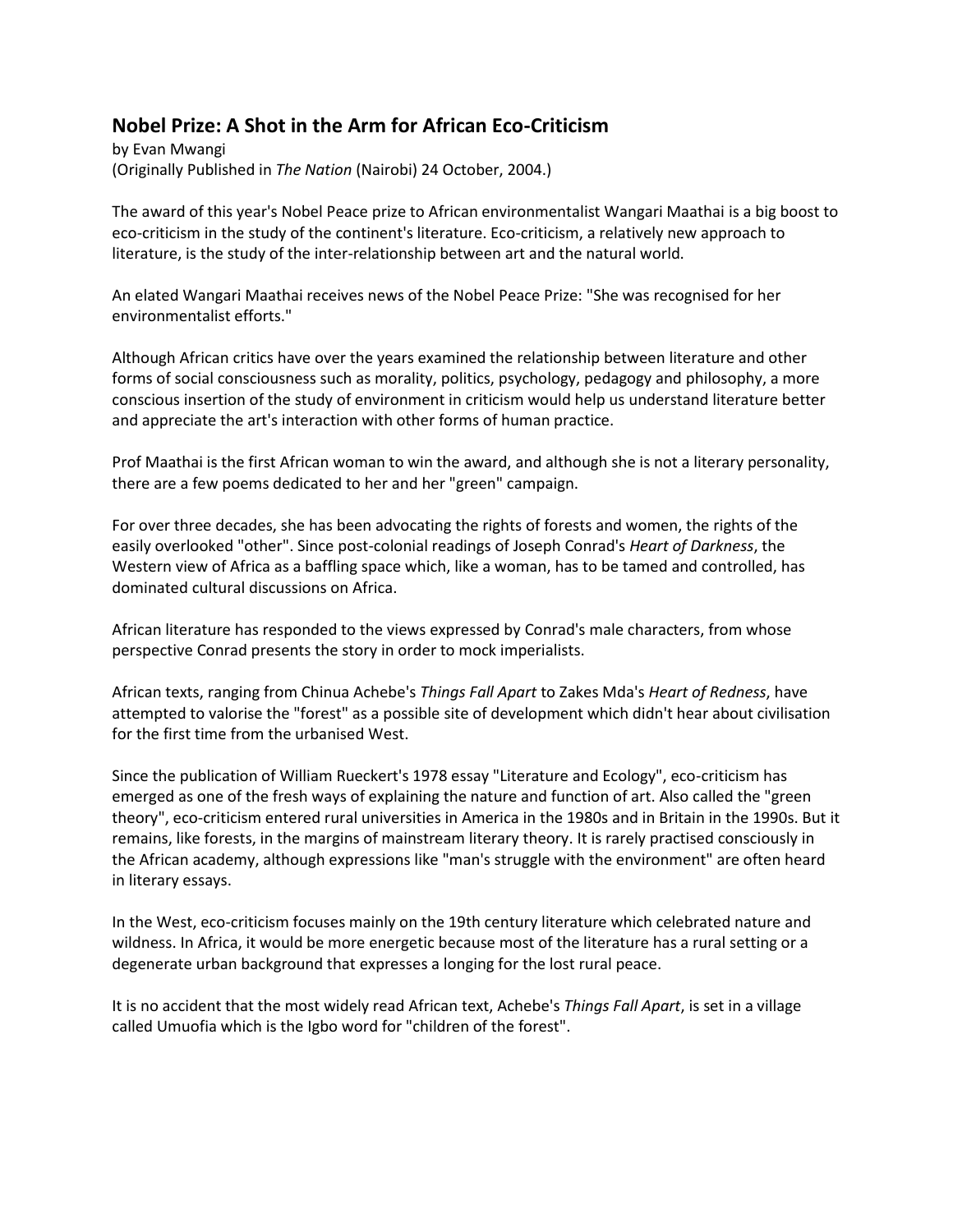"Reversing Conrad's male characters' view of the African forest as a site of death," *Things Fall Apart* typifies African village life and its richness as an organic self-sustaining forest which has almost everything that the West - in its arrogance - claims to have come to introduce.

In the forests of Umuofia, there is a system of education, a rich philosophy, and sophisticated art, not to mention a complex religion and medical practice.

Similarly, the clarity of symbolism around which the main conflict is built in Ngugi wa Thiong'o's *The River Between*, another African classic, resides in the way the author opens the narrative with a meticulous observation of the topography as he painstakingly describes Makuyu and Kameno ridges and valleys.

Incidentally, even the most jocular of African art expresses this deep interaction between literary imagination and the natural world. To give but one simple example, despite the vulgarity in Wakimbizi's song "John", the playful panegyric (praise song) to male genitals that seem to have run away from duty indicates African respect for forests. In the song, the enigmatic "John" is prefigured as the toast of womenfolk who hides in a mysterious "msitu" (forest/bush).

Through sexual overtones, the Wakimbizi trio of Mr Filter (Henry Masheti), Mariko (Morris Masheti) and Andre (Andrew Mbogo) present the forest as the figurative site upon which self-protection, human regeneration and most intense bodily pleasures are likely to occur.

More profound than Wakimbizi's exercise in sexual references is a richer body of African verse that weaves the natural environment into its themes to enhance the cognitive and political value of images of African natural environment.

In her writing, Zimbabwean poet Kristina Rungano invokes the environment in the form of grass, trees, butterflies, and the weather to comment on political and social issues facing her nation and underline the possibilities of the end of the prevailing confusion.

Written from a woman's perspective unlike Wakimbizi's male-centred "John", Rungano's verse is loaded with images of the life-giving powers of nature which intersect with the resilience of the African woman to widen human possibilities. The poet complexly conflates the beauties of nature and the qualities of male and female love, to underline nature as regenerative.

In a collection of poetry entitled *A Storm is Brewing*, Rungano deploys images of turmoil succeeded by serenity and bounties from nature to underline that the African environment wouldn't harm us despite the enigma that it generates.

In the poem "After the Rain", Rungano captures a moment of triumph in the afternoon sun after a storm. We see the flourish of nature as "leaves bristled in the woods"; the earlier deaths are replaced by peace, and images of "virgin clouds" replace the gloom that ruled life just hours earlier. Human life still seems to fear the world because of the tumult of the past, but the poem foresees absolute peace as people anticipate "the same familiar beautiful Zimbabwe" where nature (symbolised by lightning) is tame and friendly.

In the poem "This Morning", Rungano presents a female persona recalling a moment of love with the cosmos (Dynamo, the ruler of the night) who is personified as a potent man. The speaker longs for that